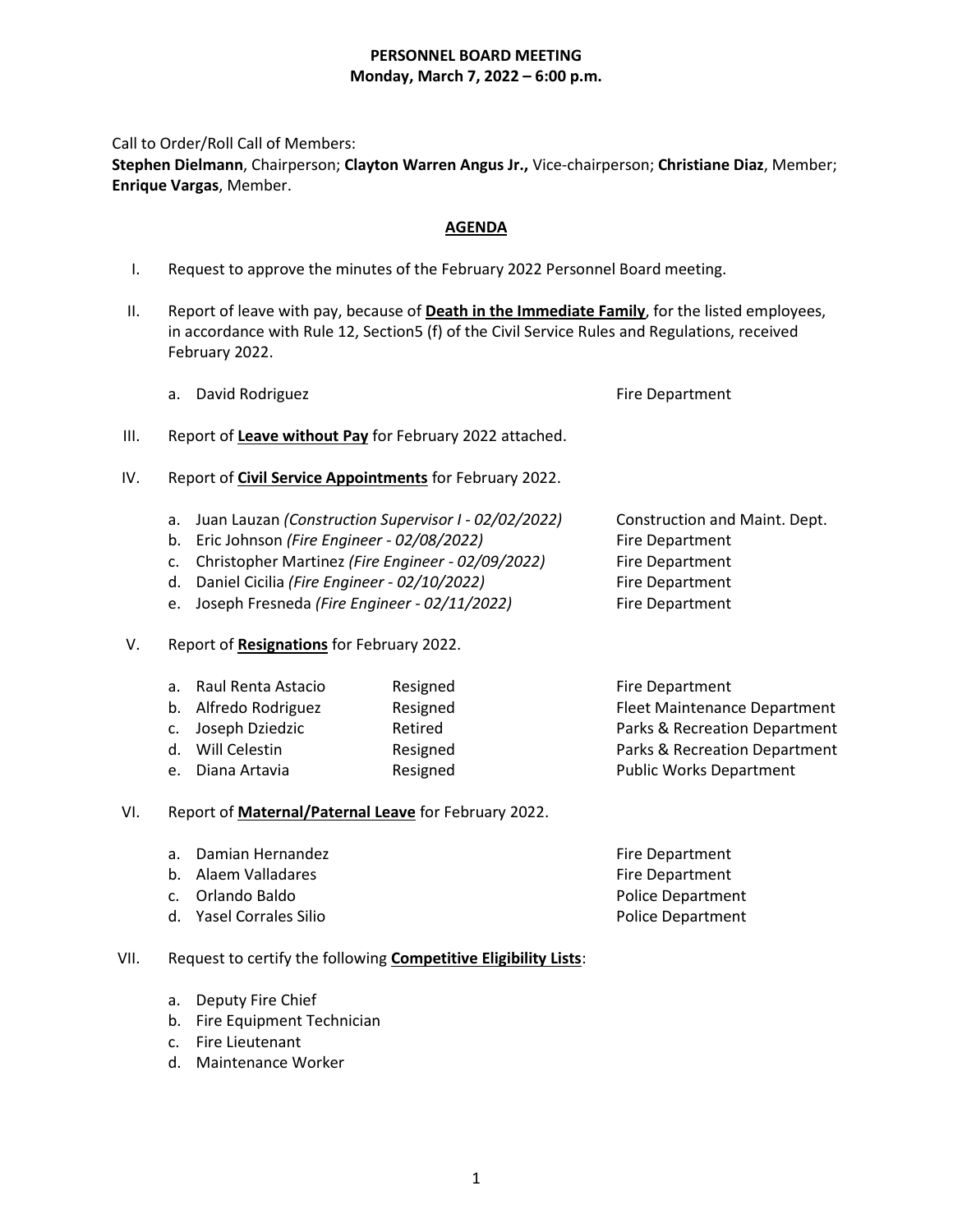#### **PERSONNEL BOARD MEETING Monday, March 7, 2022 – 6:00 p.m.**

- VIII. Request to certify the following **Non-competitive Eligibility Lists**:
	- a. Administrative Aide Confidential
	- b. Assistant Director of Finance Management
	- c. Budget Analyst Assistant
	- d. Budget Manager
	- e. Court Reporter
	- f. Constituent Services Coordinator
	- g. Engineer
	- h. Executive Legal Assistant
	- i. Grants Administrator
	- j. Internal Affairs Coordinator
	- k. Transit Manager
- IX. Request to approve the following new **Job Descriptions** *(Attached)*:
	- a. Associate Accountant
	- b. Constituent Services Coordinator
	- c. Grants Administrator
- X. Request to approve the following revised **Job Descriptions** *(Attached)*:
	- a. Automotive Parts Counterperson
	- b. Director of Parks and Recreation
- XI. Notice of approved request of **Reclassification** for the following positions:
	- a. *Existing:* Budget Aide *Changed to:* Budget Analyst Assistant
	- b. *Existing:* Program Manager  *Changed to:* Internal Auditor
	- c. *Existing:* Fiscal Program Manager *Changed to:* Grants Administrator
	- d. *Existing:* Utilityman *Changed to:* Two (2) P/t Accounting Clerk
	- e. *Existing:* Field Aide I *Changed to:* Constituent Services Coordinator
	- f. *Existing:* Human Resources and Risk Liaison *Changed to:* Associate Accountant
	- g. *Existing:* Milander Center Director *(Hourly) Changed to:* Assistant Director of Communications and Special Events *(Salary)*